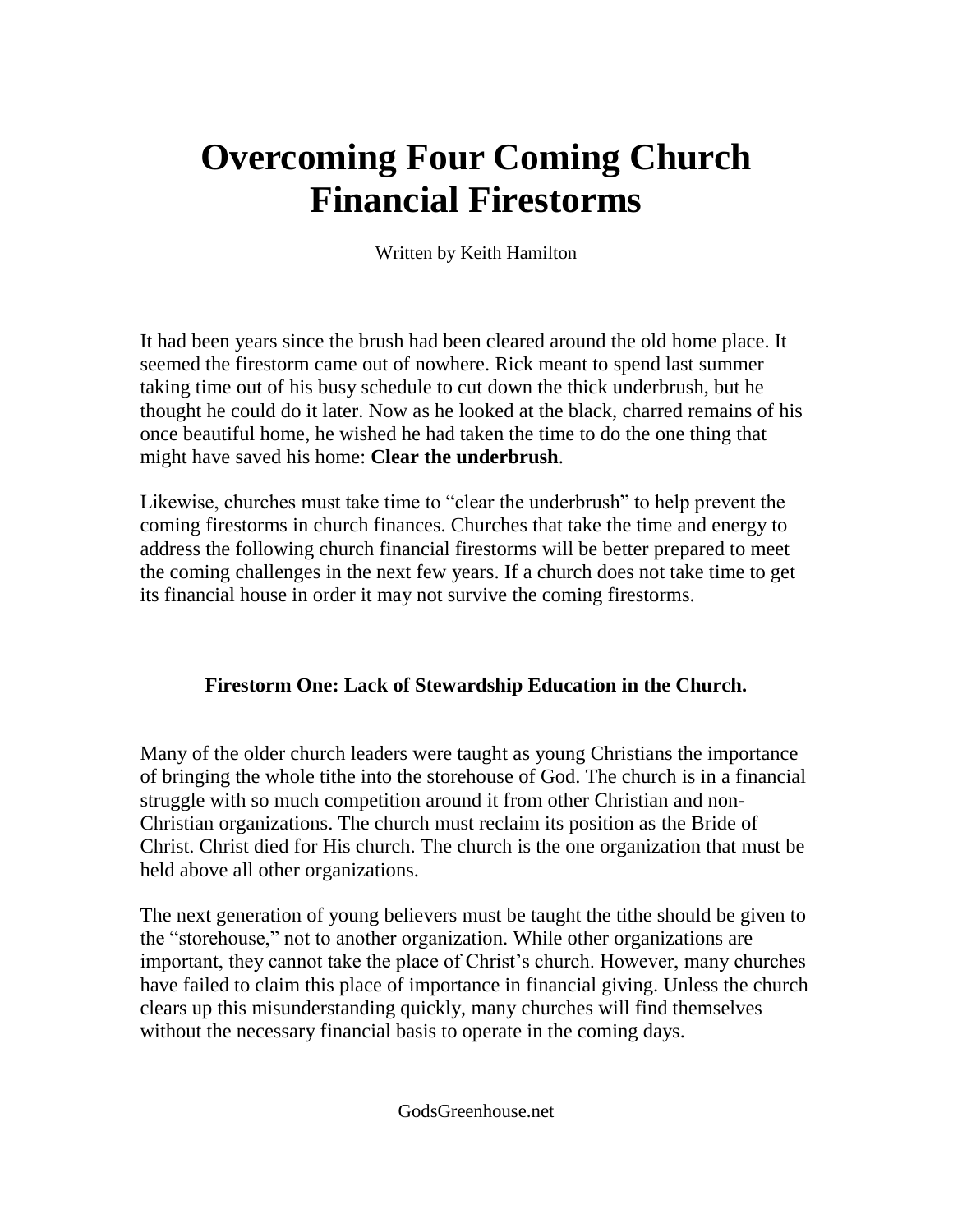### **Firestorm Two: The Graying of the Church Congregation.**

It would not take even a causal observer long to notice how many of our Southern Baptist churches are filled with senior adults. In many churches if the senior adults stopped giving next Sunday, the church would have to close its doors within a week or two because of the lack of financial support.

God has given each church an unique opportunity to challenge their older church members to give part of their estate to help support their church. Many senior adults have faithfully tithed to their church for years. Would it not be natural for these same individuals to tithe on their estates to help support the church they love and cherish financially for years to come? Churches must act today to prevent this coming firestorm of the graying the congregation. Baptist foundations are available in each state convention to assist churches in helping create estate stewardship plans for their members.

# **Firestorm Three: The Changing Role of the Church Treasurer.**

Overwhelming government regulation, record-keeping requirements, and time constraints are quickly changing the role of the volunteer church treasurer. Many church treasurers are becoming frustrated and besieged with their responsibilities. It will become increasingly more difficult for many churches to find someone to fill this challenging role.

To overcome this coming firestorm, churches will have to provide church treasurers the necessary training and resources to help fulfill this valuable role. However, providing the training and resources will not be enough. The church must begin to recognize the role of church treasurer as a special calling of God. The task of serving as a church treasurer is not simply a position to be filled. The church treasurer must be called of God to assist the church of God in handling its finances above reproach.